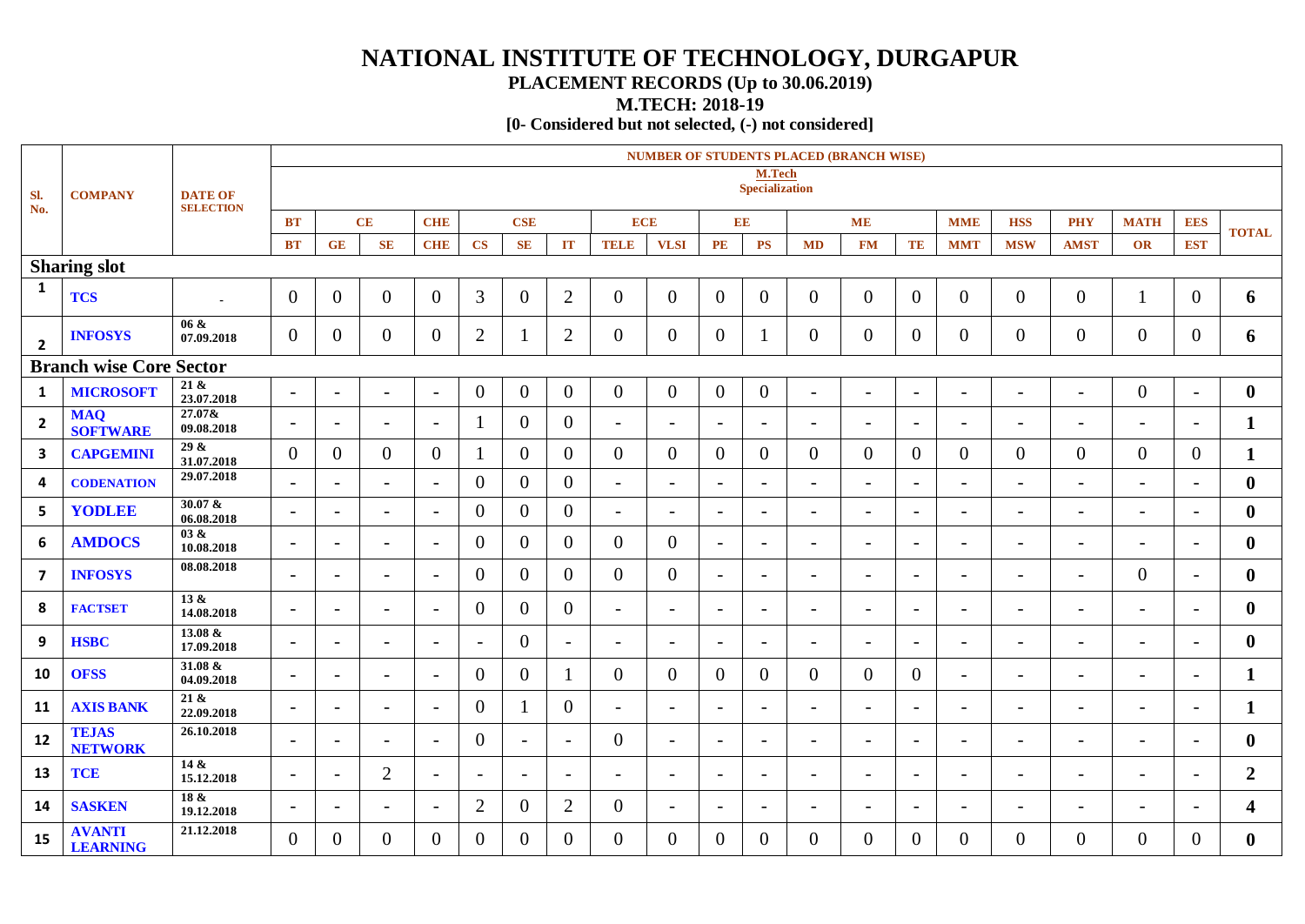|            | <b>COMPANY</b>                         | <b>DATE OF</b><br><b>SELECTION</b> | <b>NUMBER OF STUDENTS PLACED (BRANCH WISE)</b> |                          |                          |                          |                          |                          |                          |                          |                          |                          |                          |                          |                          |                          |                          |                          |                          |                          |                          |                  |
|------------|----------------------------------------|------------------------------------|------------------------------------------------|--------------------------|--------------------------|--------------------------|--------------------------|--------------------------|--------------------------|--------------------------|--------------------------|--------------------------|--------------------------|--------------------------|--------------------------|--------------------------|--------------------------|--------------------------|--------------------------|--------------------------|--------------------------|------------------|
| SI.<br>No. |                                        |                                    | M.Tech<br><b>Specialization</b>                |                          |                          |                          |                          |                          |                          |                          |                          |                          |                          |                          |                          |                          |                          |                          |                          |                          |                          |                  |
|            |                                        |                                    | <b>BT</b>                                      |                          | CE                       | <b>CHE</b>               |                          | <b>CSE</b>               |                          | <b>ECE</b>               |                          |                          | EE                       |                          | <b>ME</b>                |                          | <b>MME</b>               | <b>HSS</b>               | <b>PHY</b>               | <b>MATH</b>              | <b>EES</b>               | <b>TOTAL</b>     |
|            |                                        |                                    | <b>BT</b>                                      | <b>GE</b>                | <b>SE</b>                | <b>CHE</b>               | $\mathbf{CS}$            | <b>SE</b>                | IT                       | <b>TELE</b>              | <b>VLSI</b>              | $\mathbf{PE}$            | <b>PS</b>                | <b>MD</b>                | <b>FM</b>                | TE                       | <b>MMT</b>               | <b>MSW</b>               | <b>AMST</b>              | <b>OR</b>                | <b>EST</b>               |                  |
| 16         | <b>AVANTI</b><br><b>FELLOWS</b>        | 09 &<br>10.01.2019                 | $\mathbf{0}$                                   | $\Omega$                 | $\Omega$                 | $\Omega$                 | $\theta$                 | 0                        | $\Omega$                 | $\Omega$                 | $\Omega$                 | $\theta$                 | $\theta$                 | 0                        | $\theta$                 | $\Omega$                 | 0                        | $\theta$                 | $\Omega$                 | $\overline{0}$           | $\Omega$                 | $\mathbf{0}$     |
| 17         | <b>AZIM</b><br><b>PREMJI</b>           | 22.01 & 25 &<br>26.02.2019         | $\overline{0}$                                 | $\theta$                 | $\theta$                 | $\Omega$                 | $\overline{0}$           | 0                        | $\theta$                 | $\overline{0}$           | $\Omega$                 | $\theta$                 | $\overline{0}$           | 0                        | $\overline{0}$           | $\overline{0}$           | 0                        | $\theta$                 | $\overline{0}$           | $\overline{0}$           | $\Omega$                 | $\bf{0}$         |
| 18         | <b>PRESIDENCY</b><br><b>UNIVERSITY</b> | $02, 27$ &<br>28.02.2019           | $\overline{\phantom{a}}$                       | $\Omega$                 | $\theta$                 | $\overline{\phantom{0}}$ | $\theta$                 | 0                        |                          | $\Omega$                 | $\Omega$                 | $\Omega$                 | $\theta$                 | $\Omega$                 | $\overline{0}$           | $\Omega$                 | $\overline{\phantom{0}}$ | $\overline{a}$           | $\overline{\phantom{0}}$ |                          | $\overline{\phantom{0}}$ | $\overline{2}$   |
| 19         | <b>DXCORR</b>                          | 04.02.2019                         | $\overline{\phantom{0}}$                       |                          | $\overline{\phantom{0}}$ |                          | $\theta$                 | $\Omega$                 | $\overline{0}$           | $\theta$                 | $\overline{2}$           | $\overline{\phantom{0}}$ | $\overline{\phantom{a}}$ | $\overline{\phantom{a}}$ | $\overline{\phantom{a}}$ | $\overline{\phantom{a}}$ | $\overline{\phantom{0}}$ | $\overline{\phantom{0}}$ | $\overline{\phantom{0}}$ | $\overline{a}$           | $\overline{\phantom{0}}$ | $\overline{2}$   |
| 20         | <b>GLOCAL</b><br><b>HEALTH</b>         | $08, 14 \&$<br>15.02.2019          | $\overline{\phantom{0}}$                       | $\overline{\phantom{0}}$ | $\overline{\phantom{a}}$ | $\overline{\phantom{0}}$ |                          | $\Omega$                 | $\Omega$                 | $\Omega$                 | $\Omega$                 | $\overline{\phantom{a}}$ | $\overline{\phantom{a}}$ | $\overline{\phantom{a}}$ | $\overline{\phantom{a}}$ | $\overline{\phantom{0}}$ | $\overline{\phantom{0}}$ | $\overline{\phantom{a}}$ | $\overline{\phantom{0}}$ | $\overline{\phantom{a}}$ | $\overline{\phantom{a}}$ | $\mathbf{1}$     |
| 21         | <b>AXIS</b><br><b>INSTITUTE</b>        | $16 \&$<br>17.02.2019              | $\overline{\phantom{0}}$                       | $\overline{\phantom{0}}$ | $\overline{\phantom{0}}$ | $\overline{\phantom{0}}$ | $\overline{\phantom{a}}$ |                          | $\overline{\phantom{a}}$ | $\overline{\phantom{0}}$ | $\overline{\phantom{0}}$ | $\overline{\phantom{a}}$ | $\overline{\phantom{a}}$ | $\overline{\phantom{a}}$ | $\overline{\phantom{a}}$ | $\overline{\phantom{0}}$ | $\overline{\phantom{0}}$ | $\overline{\phantom{0}}$ | $\overline{\phantom{0}}$ | $\overline{\phantom{0}}$ | $\overline{\phantom{0}}$ | $\mathbf{0}$     |
| 22         | <b>C-DOT</b>                           | 08.03.2019                         | $\overline{\phantom{0}}$                       |                          |                          |                          |                          | $\Omega$                 | $\Omega$                 | $\theta$                 | $\Omega$                 | $\overline{\phantom{0}}$ | $\overline{\phantom{a}}$ |                          | $\overline{\phantom{0}}$ |                          |                          | $\overline{\phantom{0}}$ |                          | $\overline{a}$           |                          | $\mathbf{1}$     |
| 23         | <b>IMEG</b>                            | 20.03.2019                         | $\overline{\phantom{a}}$                       | $\overline{0}$           | $\Omega$                 |                          | $\overline{\phantom{a}}$ |                          | $\overline{\phantom{0}}$ | $\overline{a}$           | $\overline{\phantom{0}}$ | $\overline{\phantom{0}}$ | $\overline{\phantom{0}}$ | $\overline{a}$           | $\overline{\phantom{0}}$ | $\overline{\phantom{0}}$ | $\overline{\phantom{0}}$ | $\overline{\phantom{0}}$ |                          | $\overline{a}$           |                          | $\boldsymbol{0}$ |
| 24         | <b>PIRAMAL</b><br><b>FOUNDATION</b>    | 27 &<br>28.03.2019                 | $\overline{0}$                                 |                          | $\Omega$                 | $\Omega$                 | $\theta$                 | $\Omega$                 | $\Omega$                 | $\Omega$                 | $\Omega$                 | $\Omega$                 | $\theta$                 | 0                        | $\theta$                 | $\Omega$                 | $\Omega$                 |                          | 0                        | $\Omega$                 | $\Omega$                 | 1                |
| 25         | <b>SMILE</b><br><b>FOUNDATION</b>      | 17.04.2019                         | $\overline{\phantom{a}}$                       | $\overline{\phantom{a}}$ | $\overline{\phantom{a}}$ | $\overline{\phantom{0}}$ | $\overline{\phantom{a}}$ | $\overline{\phantom{a}}$ | $\overline{\phantom{a}}$ | $\overline{\phantom{a}}$ | $\overline{\phantom{a}}$ | $\overline{\phantom{a}}$ | $\overline{\phantom{a}}$ | $\overline{\phantom{a}}$ | $\overline{\phantom{a}}$ | $\overline{\phantom{a}}$ | $-$                      | 5                        | $\overline{\phantom{0}}$ | $\overline{a}$           | $\overline{\phantom{a}}$ | 5                |
| 26         | <b>OUALCOMM</b>                        | $24.04 \&$<br>09.05.2019           | $\overline{\phantom{0}}$                       | $\overline{\phantom{0}}$ |                          |                          | $\Omega$                 | $\Omega$                 | $\Omega$                 | $\Omega$                 | $\theta$                 | $\overline{\phantom{0}}$ | $\overline{\phantom{a}}$ | $\overline{\phantom{0}}$ | $\overline{\phantom{a}}$ | $\overline{\phantom{a}}$ | $\overline{\phantom{a}}$ | $\overline{\phantom{0}}$ | $\overline{\phantom{0}}$ | $\overline{a}$           | $\overline{\phantom{a}}$ | $\bf{0}$         |
| 27         | <b>DCPL</b>                            |                                    | $\overline{\phantom{a}}$                       | $\Omega$                 |                          |                          | $\overline{\phantom{a}}$ |                          | $\overline{\phantom{a}}$ | $\overline{\phantom{0}}$ | $\overline{\phantom{0}}$ | $\overline{\phantom{0}}$ | $\overline{\phantom{a}}$ | $\overline{\phantom{a}}$ | $\overline{\phantom{a}}$ | $\overline{\phantom{a}}$ | $\overline{\phantom{0}}$ | $\overline{\phantom{a}}$ | $\overline{\phantom{0}}$ | $\overline{a}$           | $\overline{\phantom{a}}$ | $\mathbf{1}$     |
|            |                                        |                                    |                                                |                          |                          |                          |                          |                          |                          |                          |                          |                          |                          |                          |                          |                          |                          |                          |                          |                          |                          |                  |
|            | <b>Strength</b>                        |                                    | 12                                             | $\overline{\mathcal{A}}$ | 16                       | n.                       | 15                       | 8                        | 8                        | 9                        | 16                       | 15                       | 15                       | 15                       | 15                       | 16                       | 12                       | 9                        | 15                       | 14                       | 15                       | 245              |
|            | <b>Total Placed</b>                    |                                    | $\boldsymbol{0}$                               |                          | 3                        | $\boldsymbol{0}$         | 9                        |                          | 5                        | $\mathbf{0}$             | $\overline{2}$           | $\boldsymbol{0}$         |                          | $\bf{0}$                 | $\boldsymbol{0}$         | $\mathbf{0}$             | $\bf{0}$                 | 6                        | $\mathbf{0}$             | $\overline{2}$           | $\mathbf{0}$             | 29               |
|            | <b>Total Job Offered</b>               |                                    | $\boldsymbol{0}$                               |                          | 3                        |                          | 11                       | $\overline{2}$           | 9                        |                          | $\overline{2}$           | $\boldsymbol{0}$         |                          |                          | $\boldsymbol{0}$         | $\boldsymbol{0}$         |                          | 6                        | $\bf{0}$                 | $\overline{2}$           | $\mathbf 0$              | 36               |